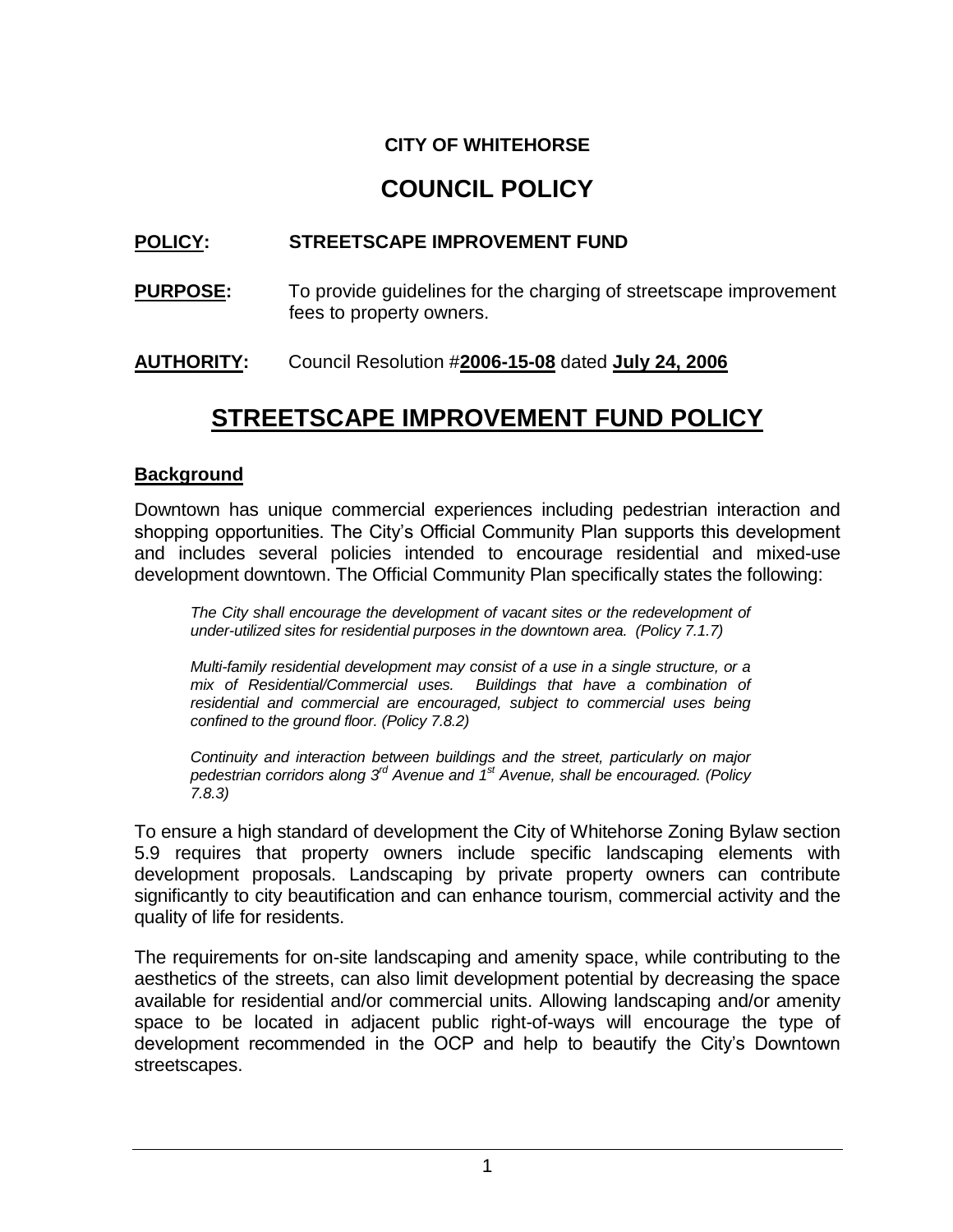## **Policy Statement**

It is the intent of the City of Whitehorse to provide a method for developers to contribute to the beautification of the City while creating development opportunities that are consistent with the Official Community Plan and Zoning Bylaw.

### **Definitions**

- 1. "AMENITY AREA" means the area situated within the boundaries of a project and intended for recreational purposes, which may include open spaces, patios, balconies, communal play areas, lounges, sundecks and roof decks but shall not include the area occupied at grade by the buildings, service areas, parking and driveways.
- 2. **"**LANDSCAPE PLANTING AREA**"** means an area of land within the front yard of a lot dedicated to the planting of trees, shrubs, flower beds, and turf or a combination thereof and which may include other decorative landscape features. A Landscape Planting Area may be interrupted only by driveways, walkways, parking spaces, and required utility service boxes. These interruptions will not reduce the area used in calculating Landscape Planting Areas.

#### **Objectives**

- 3. To beautify the streetscapes of Whitehorse.
- 4. To ensure that development contributes positively with regards to visual impacts on adjacent property owners and the general public.
- 5. To provide a method for developers to increase development density or flexibility in design.
- 6. To assist in creating a sense of place and/or local neighbourhoods/districts identities through a design process using accumulated private funds.
- 7. To make better use of the limited land available for development.
- 8. To incorporate Winter City design principles.

#### **Eligibility**

9. Where a development is found within a zoning designation that provides for a zero front yard setback.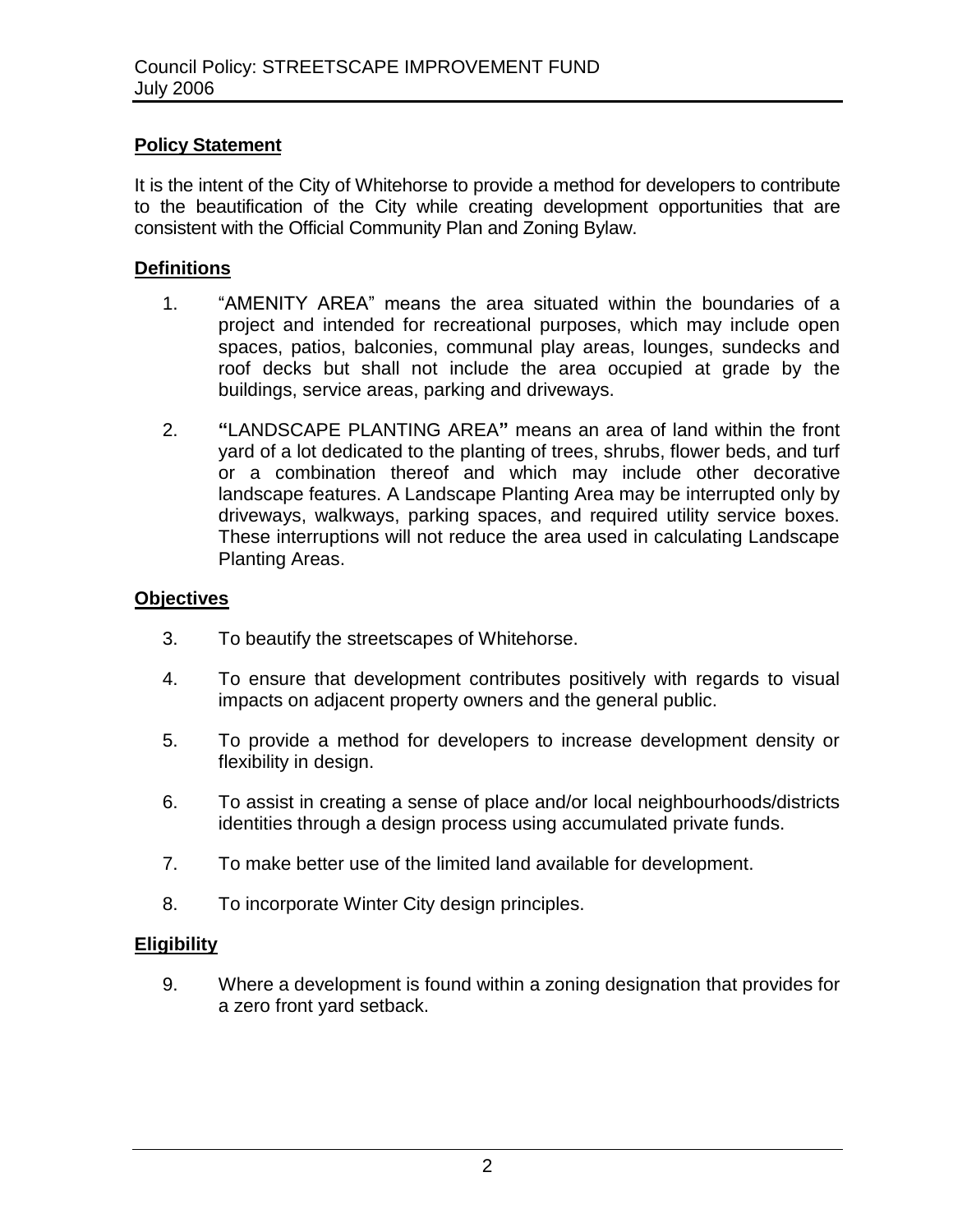10. Where a development will increase the number of residential units downtown by decreasing required amenity space subject to the Official Community Plan and Zoning Bylaw.

### **Review by the Development Review Committee**

- 11. The Development Review Committee will assess the impact on the City block and implications to City infrastructure, pedestrian safety and movement and operation budgets.
- 12. The Development Review Committee will make a recommendation to the Manager of Planning and Development Services who will approve or deny the application.

## **Cash in Lieu of Landscaping**

- 13. The Zoning Bylaw specifies the number of trees and/or shrubs required for each Landscape Planting Area. For the purpose of creating a consistent procedure, the density for trees only will be applied in the calculation of the applicable fees.
- 14. For each tree required according to the Zoning Bylaw, a fee of \$800 will be contributed to the Streetscape Improvement Fund.

#### **Cash in Lieu of Amenity Space**

15. For each square metre of amenity space reduced, the City shall collect from the property owner the equivalent cash value of the appraised property value to be contributed to the Streetscape Improvement Fund. The applicant shall provide the appraisal information from a professional appraiser.

#### **Streetscape Improvement Projects**

- 16. Within three years of the contribution to the Streetscape Improvement Fund, the City may hire a landscape architect to work with local property owners within a city block to help design a plan for streetscape improvements. If available funds are inadequate to develop improvements for an entire block, or substantial portion thereof, the City will work with the contributing property owner to carry out the improvements around that property. Improvements may be made earlier if there is no other anticipated development within the block.
- 17. A streetscape plan must work within the budget available, incorporate Winter City principles and address maintenance issues. Participants of the design process may explore various colours, species and layouts of